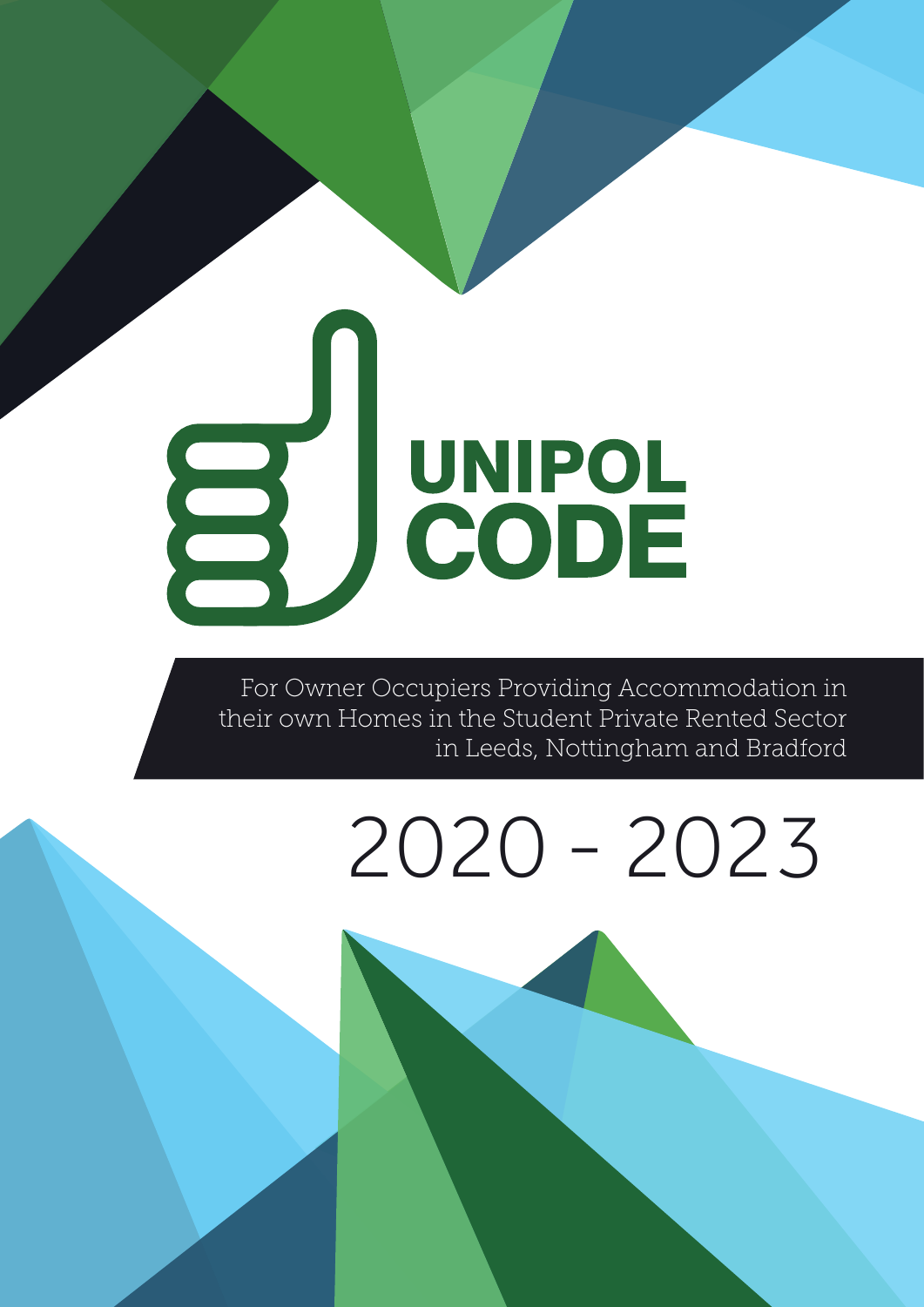### **The Unipol Code for Owner Occupiers (2020-2023) About the Unipol Code**

The purpose of the Unipol Code is to enable Owners and Occupiers to agree a set of undertakings about how they wish to do business with one another.

The criteria in the Code have been chosen to reflect a balance of common sense obligations and responsibilities between owners and occupiers and set standards which are achievable by owners and occupiers without significant expenditure of time and money and without prejudice to their respective legal rights.

The Unipol Code does not require that the property complies with the Local Authority's minimum standards for Houses in Multiple Occupation. The Code does, however, complement and support those standards and provides a set of performance criteria in the area of housing management, maintenance and good practice. Compliance with this Code does not mean that a particular property complies with the Local Minimum Standards.

Compliance with the Unipol Code will ensure that:

- Both owners and occupants enjoy the benefit of good standards of housing management and practice.
- Misunderstandings and disputes are reduced.
- Where problems do occur they are promptly resolved.

Unipol will ensure that the fact that an owner has agreed to comply with the Code will be made explicit on property advertisements and the Code will be actively promoted amongst students searching for housing. The Code enjoys the support of the local authority, educational institutions and their respective students' unions.

Adoption of the Code by an owner is voluntary. Making a commitment to abide by the Code is a serious matter and a failure to meet such a commitment is a breach of faith. Unipol tests owners for the purpose of ascertaining compliance with the Code and occupiers can complain where they feel a breach has occurred. Information showing that owners are not complying with the Code is in the public domain and will remain accessible for three years even if the owners leaves, or is removed from the Code.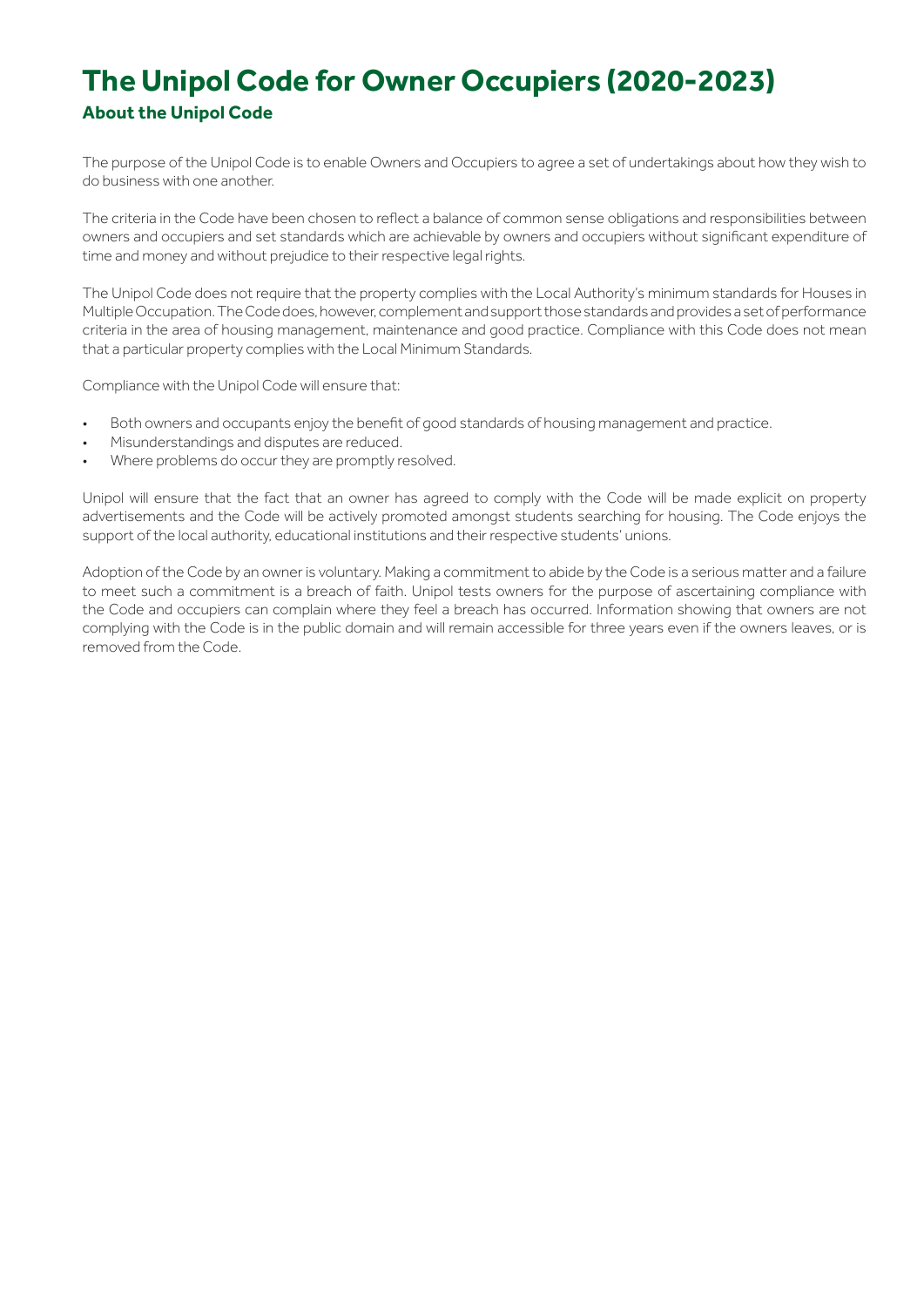Owners will ensure that:

1.00 In all the member's dealings with occupants (both past, actual and prospective) no person is treated less favourably than any other because they have a protected characteristic (age, disability, gender reassignment, marital or partnership status, pregnancy, maternity, race, religious or philosophical belief, sex or sexual orientation) or because of their colour, ethnic or national origin, appearance or social status.

#### MARKETING PRIOR TO LETTING PROPERTY TO TENANTS **MARKETING PRIOR TO LETTING PROPERTY TO TENANTS**

Owners will ensure that:

- 2.00 Any fees taken must comply with the Tenant Fees Act 2019;<br>2.01 All property and room details are reported accurately with
- All property and room details are reported accurately without misrepresentation to prospective occupants;
- 2.02 All prospective occupants are granted an opportunity to view the property and the room(s), having due regard to the rights of the existing occupants;
- 2.03 Interested parties are provided with a copy of any contractual terms under which a property/room is offered, such terms to include details of any fees payable in addition to rent and any arrangements involving guarantors. Interested parties are, when specifically requested, permitted not less than 24 hours within which to seek independent advice regarding those contractual terms, during which time the property/room will not be re-marketed;
- 2.04 No monies for deposits or rent are demanded prior to the signing and exchange of any letting agreement;

Owners will ensure that:

- 2.05 A License Agreement shall be made between the occupant and the owner making clear rights and responsibilities of both parties. This Agreement will provide details of any contractual period of occupancy and shall make clear a number of matters (referred to elsewhere in the Code) governing the occupants use of the facilities in the house, the kitchen, domestic appliances, heating systems and any garden;
- 2.06 If there are any House rules, these must be issued before signing the Agreement. House rules should be clear, unambiguous and non-discriminatory;
- 2.07 License Agreements are issued that make clear the rights and responsibilities of both parties;

Rent Liability

The Agreement

Utility Charges (Gas, electricity, telephone and any other charges)

#### State of Repair

Owners will ensure that:

2.08 Prospective tenants are issued with a clear statement of the rent due to be paid, including the dates, amounts and method of payments due to be made during the Agreement;

Owners will ensure that:

- 2.09 Where any service charges are levied by the owner, such services and charges are properly specified and detailed in the Agreement;
	- 2.10 Utility costs including water, electricity, gas and internet access are included in rent. Any charges relating to phone usage should accurately reflect usage and must be accompanied by a copy of an itemised bill from the phone company. Receipts for any such charges should be issued on receipt of payments;

Owners will ensure that:

- 2.11 At the commencement of the licence or other date mutually agreed with the occupants, all obligations on the part of the owner in regard to the repairs and property maintenance and improvements to the property have been fully discharged;
- 2.12 In marketing a property owners should use the phrase "Unipol Code" or "Unipol Code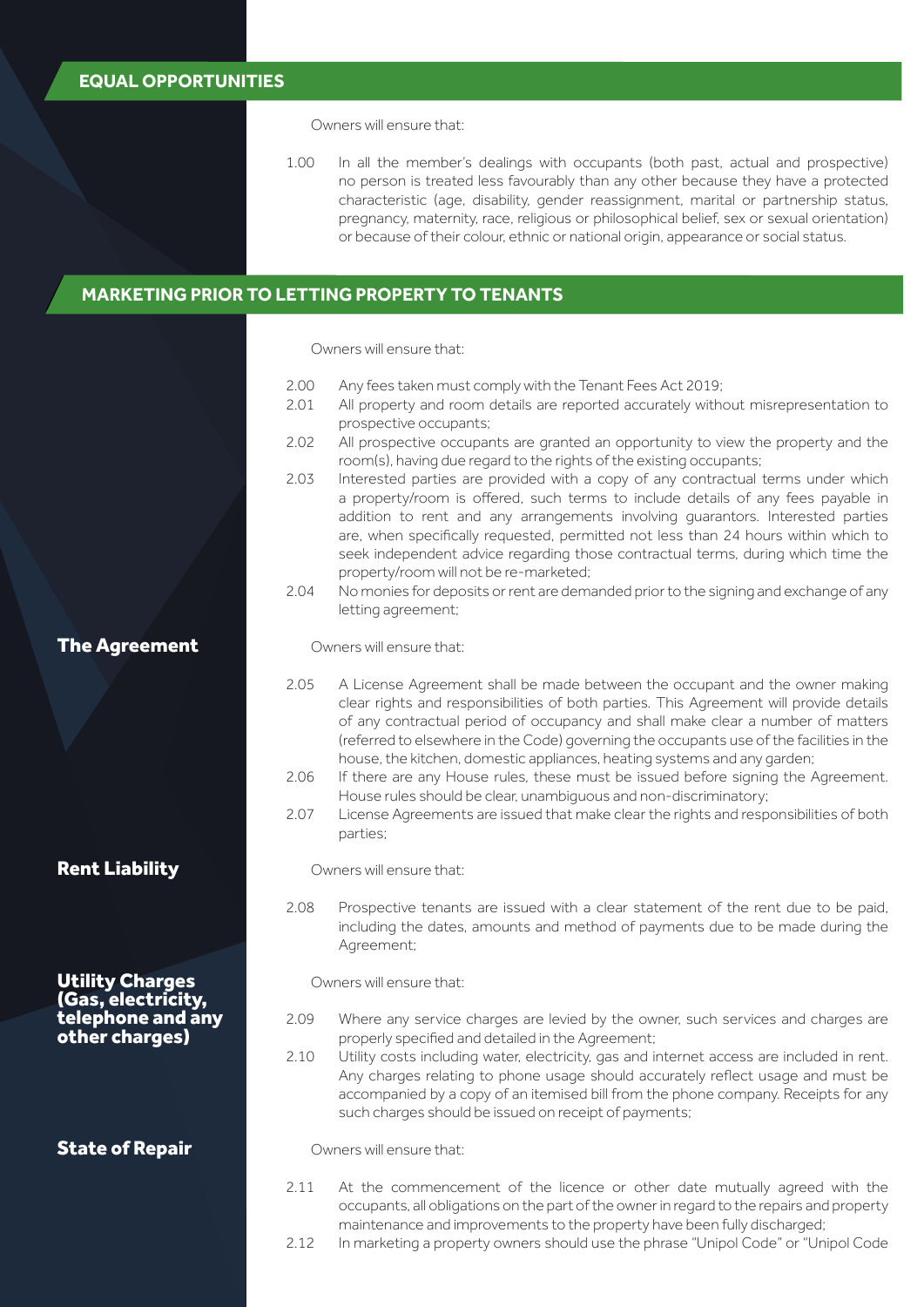Owner Occupier" or "Owner Occupier Member of the Unipol Code" to describe themselves, and "Unipol Code Property" or "Property meets the Unipol Code for Owner Occupiers" to describe a property;

2.13 Owners may use the Unipol Code logo in promotional materials, and electronic versions of this logo can be supplied. It is not possible to use the Unipol logo, which is for Unipol's exclusive use only.

| <b>DURING THE TENANCY</b>                               |                          |                                                                                                                                                                                                                                                                                                                                                                                                                                                                                                                                                                             |  |
|---------------------------------------------------------|--------------------------|-----------------------------------------------------------------------------------------------------------------------------------------------------------------------------------------------------------------------------------------------------------------------------------------------------------------------------------------------------------------------------------------------------------------------------------------------------------------------------------------------------------------------------------------------------------------------------|--|
|                                                         |                          |                                                                                                                                                                                                                                                                                                                                                                                                                                                                                                                                                                             |  |
| <b>Access</b>                                           | Owners will ensure that: |                                                                                                                                                                                                                                                                                                                                                                                                                                                                                                                                                                             |  |
|                                                         | 3.00                     | Owners will respect the student's right to privacy and will not enter the student's<br>bedroom, excepting in a genuine emergency, without permission. Members of the<br>owners family will also not enter unless with the permission of the student;                                                                                                                                                                                                                                                                                                                        |  |
|                                                         | 3.01                     | Business is pursued by him/her in a professional, courteous and diligent manner at all<br>times:                                                                                                                                                                                                                                                                                                                                                                                                                                                                            |  |
|                                                         | Owners will ensure that: |                                                                                                                                                                                                                                                                                                                                                                                                                                                                                                                                                                             |  |
|                                                         | 3.02                     | A copy of the Unipol Code will be made available to all tenants. This can be done<br>through a link on the owners' website, by giving the tenant information about where<br>the Unipol Code is on Unipol's website or a paper copy of the Unipol Code can be given<br>to the tenant/s. Any web links must display the Unipol Code logo in a clear manner.<br>Unipol will make available, free of charge to Code members: an A5 leaflet informing<br>tenants where the Unipol Code is displayed on Unipol's website and copies of the full<br>Unipol Code for each property; |  |
| <b>Repairs and</b>                                      | Owners will ensure that: |                                                                                                                                                                                                                                                                                                                                                                                                                                                                                                                                                                             |  |
| <b>Maintenance</b>                                      | 3.03                     | Repairs are carried out punctually and effectively with consideration for the occupant's<br>privacy;                                                                                                                                                                                                                                                                                                                                                                                                                                                                        |  |
| <b>Furniture and</b><br><b>Storage Space</b>            |                          | Owners will ensure that:                                                                                                                                                                                                                                                                                                                                                                                                                                                                                                                                                    |  |
|                                                         | 3.04                     | Study bedrooms contain a bed, adequate clothes storage space, a desk, chair and<br>curtains / blinds which are properly hung/fitted;                                                                                                                                                                                                                                                                                                                                                                                                                                        |  |
|                                                         | 3.05                     | All furnishings and furniture are clean and in reasonable condition at the<br>commencement of the agreement and comply, as appropriate, with the Furniture and<br>Furnishings (Fire) (Safety) Regulations 1988;                                                                                                                                                                                                                                                                                                                                                             |  |
| <b>Kitchen Facilities</b>                               | Owners will ensure that: |                                                                                                                                                                                                                                                                                                                                                                                                                                                                                                                                                                             |  |
|                                                         | 3.06                     | That occupants will have a clear understanding of their permitted use of any kitchen<br>facilities, for example, use of the fridge/freezer, washer/drier. The occupant must be<br>given some dedicated storage space for food, to include use of a reasonable part of<br>any fridge/freezer and use of a cooker and for the preparation of food. The occupant<br>will receive instruction on how to operate any domestic appliance that they have<br>access to, any such instruction shall be given on their first day of occupancy;                                        |  |
|                                                         | Owners will ensure that: |                                                                                                                                                                                                                                                                                                                                                                                                                                                                                                                                                                             |  |
| <b>Toilet and Personal</b><br><b>Washing Facilities</b> | 3.07                     | An adequate number of suitably located WCs, baths and/or showers and wash basins<br>are provided with constant hot and cold water supplies as appropriate which are<br>suitable for the number of occupants.                                                                                                                                                                                                                                                                                                                                                                |  |
| <b>HEALTH AND SAFETY</b>                                |                          |                                                                                                                                                                                                                                                                                                                                                                                                                                                                                                                                                                             |  |
|                                                         |                          |                                                                                                                                                                                                                                                                                                                                                                                                                                                                                                                                                                             |  |
| <b>Housing Health</b><br>and Safety Rating              |                          | Owners will ensure that:                                                                                                                                                                                                                                                                                                                                                                                                                                                                                                                                                    |  |
| <b>System</b>                                           | 4.00                     | The property and boundary is maintained, as reasonably practicable, free of any                                                                                                                                                                                                                                                                                                                                                                                                                                                                                             |  |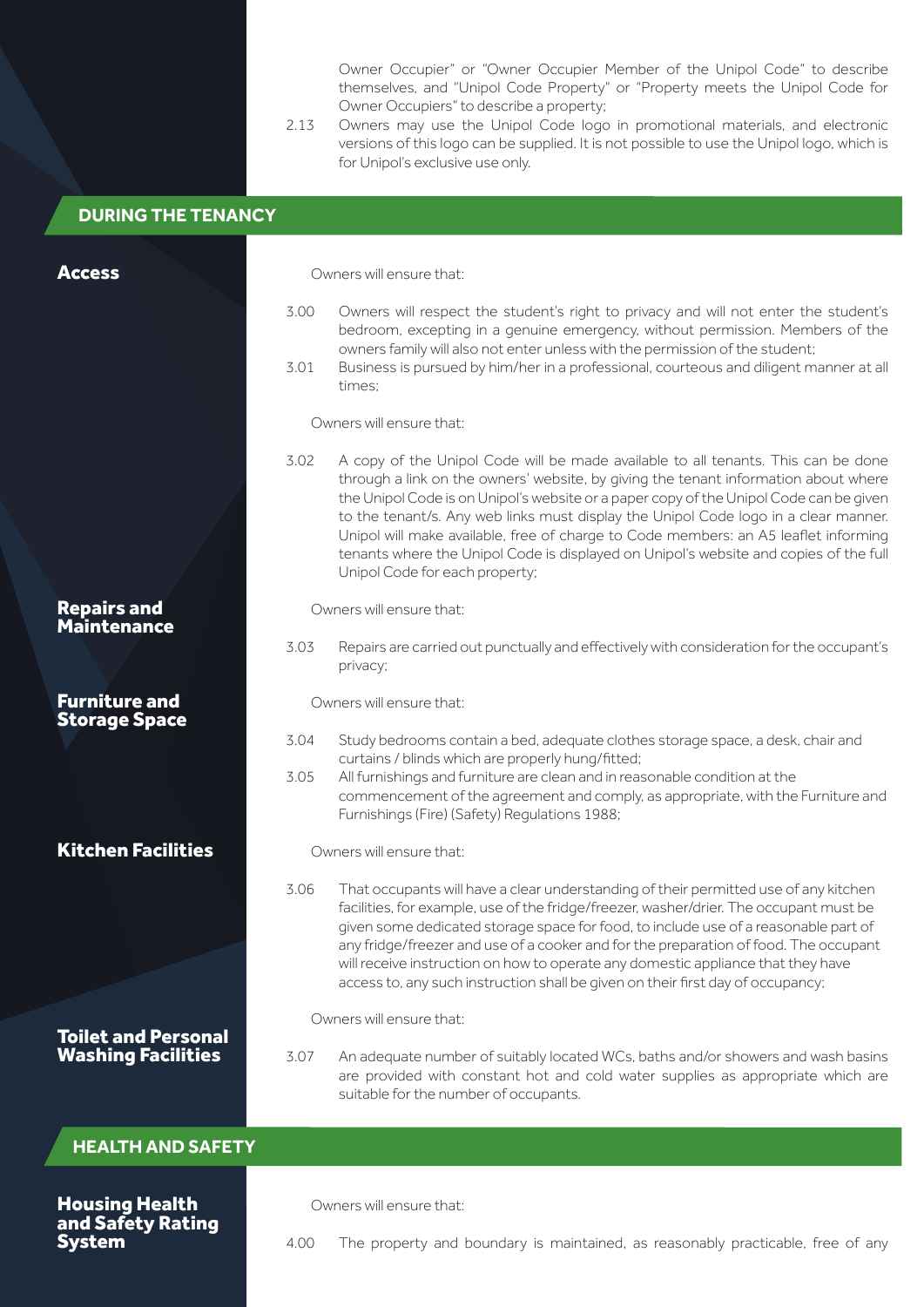Gas Appliances and Supply

Liquified Gas/ Paraffin Heaters and Appliances

**Electrical** Installations and Appliances

Fire Detection and Alarm Systems

avoidable or unnecessary hazards as defined in the Housing Health & Safety Rating System (see schedule attached to the Unipol Code). Particular attention should be paid to hazards such as: excess cold, damp and mould, noise, falls on stairs or between levels, fire and entry by intruders;

Owners will ensure that:

- 4.01 All means of use and supply of mains gas and alterations and repairs to gas installations shall comply with the current Gas Safety (Installation and Use) Regulations;
- 4.02 All gas appliances will be serviced annually by a Gas Safe registered engineer. Verification of the gas safety check will be available to tenants on request and copies of the gas safety check record for any subsequent safety checks undertaken during the period of the tenancy will be supplied to tenants on request within 28 days of that safety check being conducted;
- 4.03 All repairs to gas supply pipe work and appliances will be carried out by registered Gas Safe engineer;
- 4.04 The occupant will receive instruction on how to operate any heating appliance/s or central heating system and such instruction shall be given on their first day of occupancy. The extent of control that the occupant has over adjusting heating that affects other parts of the house, will be made clear in the Agreement;
- 4.05 No form of bottled gas or paraffin heaters will be provided by the owner as a heating source;
- 4.06 All properties will comply with the Smoke and Carbon Monoxide Alarm Regulations 2015. Where a working gas fire is situated in a bedroom, or solid fuel combustion appliances are used in other living accommodation, a carbon monoxide (CO) detector conforming to BSEN50291 should be fitted in each affected room;

Owners will ensure that:

- 4.07 All electrical installations are certified as safe by a professionally competent electrician, preferably one that is registered with NICEIC – A 'competent person' is a person/firm that has been approved by a government-approved scheme as sufficiently competent to self-certify that its work complies with the Building Regulations Part P (Design and Installation of Electrical Installations) and is designed, installed, inspected and tested to the standard required by BS7671 in accordance with the current relevant Electrical Regulations. The owner's duties in regards to The Electrical Safety Standards in the Private Rented Sector (England) Regulations 2020 are carried out in relation to each property and the applicable documents are provided to tenants;
- 4.08 All additions, alterations and improvements to existing electrical installations and all new installations comply with applicable Building Regulations and BS7671 and are covered by an Electrical Installation Certificate or (as appropriate) a Minor Electrical Installation Works Certificate;
- 4.09 All components used in electrical wiring installations and repairs comply with the International Standard and all appliances will be installed in accordance with Manufacturers' instructions;
- 4.10 All electrical appliances provided by the owner are functioning in accordance with manufacturers' operational limits and are capable of being operated in a safe manner. Appliances are regularly visually inspected for wear and tear and any defects remedied
- 4.11 Residual current device (RCD) protection should be provided to all consumer units;

Owners will ensure that:

- 4.12 All properties will be fitted with a form of fire detection incorporating an audible alarm on each level. The system will comprise as a minimum a mains powered smoke detector with battery backup on each level (to BS 5446 but preferably interlinked to BS 5839 LD3 Grade D1). Owners are to ensure that all smoke alarms are in working order at the start of each new agreement and tested periodically throughout the agreement, in accordance with the Smoke and Carbon Monoxide Alarm Regulations 2015;
- 4.13 Each kitchen will be fitted with a fire blanket, situated a sufficient distance away from the cooker so as to be safely removed from its housing in the event of a fire on the cooker;
- 4.14 All exit routes within a property such as hallways, landings and staircases, so far as they are under the control of the owner, as far as reasonably practical, will be maintained safe, unobstructed and free of fixtures and fittings to enable evacuation of the property in the event of fire;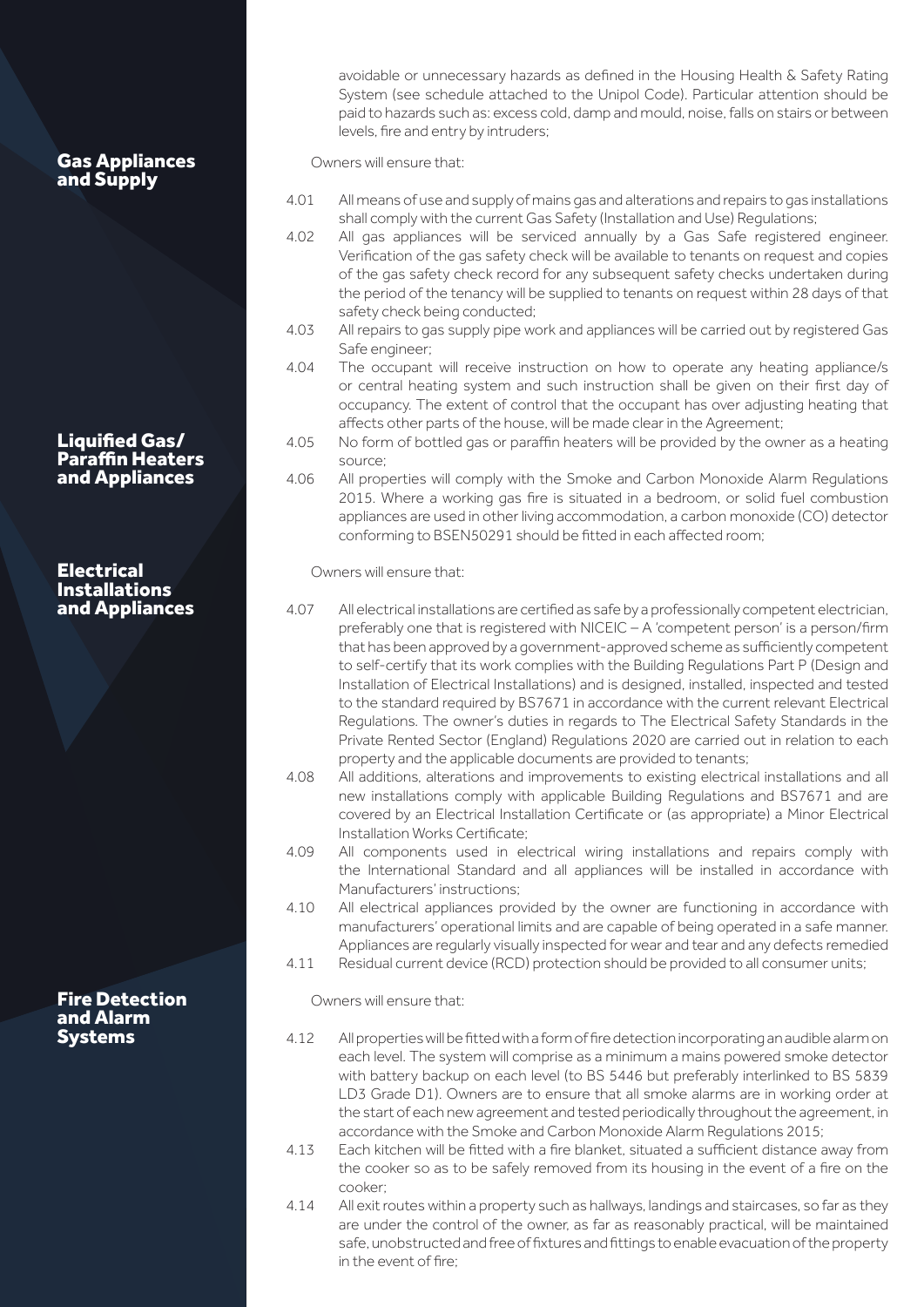| <b>Security Measures</b>                |                                                                                                                                                                                                                                                                                                                                                                                                                                                                                                | Owners will ensure that:                                                                                                                                                                                                                                                                                                                                                                                                                                                                                                                                                                                                                    |  |  |
|-----------------------------------------|------------------------------------------------------------------------------------------------------------------------------------------------------------------------------------------------------------------------------------------------------------------------------------------------------------------------------------------------------------------------------------------------------------------------------------------------------------------------------------------------|---------------------------------------------------------------------------------------------------------------------------------------------------------------------------------------------------------------------------------------------------------------------------------------------------------------------------------------------------------------------------------------------------------------------------------------------------------------------------------------------------------------------------------------------------------------------------------------------------------------------------------------------|--|--|
|                                         | 4.15<br>4.16                                                                                                                                                                                                                                                                                                                                                                                                                                                                                   | External doors are of a strong, solid, safe construction and fitted with a five lever<br>mortice deadlock conforming to BS 3621 or a euro cylinder lock. Where cylinder locks<br>are used, these must conform to the Sold Secure Diamond Standard SS312 or TS007<br>ABS cylinder. The door frames should be strong and well secured to the jambs;<br>Hedges around external doors and windows are best kept trimmed low (usually no<br>higher than 1m) wherever practical to avoid providing screening for burglars. Plants and<br>shrubs shall not be allowed to obstruct the pavements or other public areas surrounding<br>the property; |  |  |
| <b>Hygiene</b>                          | Owners will ensure that:                                                                                                                                                                                                                                                                                                                                                                                                                                                                       |                                                                                                                                                                                                                                                                                                                                                                                                                                                                                                                                                                                                                                             |  |  |
|                                         | 4.17                                                                                                                                                                                                                                                                                                                                                                                                                                                                                           | All facilities for the storage, preparation and cooking of food will be capable of cleansing                                                                                                                                                                                                                                                                                                                                                                                                                                                                                                                                                |  |  |
|                                         | 4.18                                                                                                                                                                                                                                                                                                                                                                                                                                                                                           | and being maintained in a clean and hygienic state by the occupants;<br>The occupant shall have use of an efficient and serviceable vacuum cleaner at the                                                                                                                                                                                                                                                                                                                                                                                                                                                                                   |  |  |
| <b>The Environment</b>                  | 4.19                                                                                                                                                                                                                                                                                                                                                                                                                                                                                           | commencement of the tenancy;<br>Where a garden exists, the path to and from the external door(s) to the house will be                                                                                                                                                                                                                                                                                                                                                                                                                                                                                                                       |  |  |
|                                         | 4.20                                                                                                                                                                                                                                                                                                                                                                                                                                                                                           | kept in good repair and free from obstruction;<br>Where a garden or paved area exists this shall be kept in good order and free of waste<br>and litter so far as is reasonably practicable. The occupant's use of any area of the<br>garden shall be made clear in any Agreement;                                                                                                                                                                                                                                                                                                                                                           |  |  |
| <b>Deposits</b>                         | Owners will ensure that:                                                                                                                                                                                                                                                                                                                                                                                                                                                                       |                                                                                                                                                                                                                                                                                                                                                                                                                                                                                                                                                                                                                                             |  |  |
|                                         | 5.00                                                                                                                                                                                                                                                                                                                                                                                                                                                                                           | Occupants are issued with clear written guidelines regarding the standard of cleaning<br>and other arrangements for bringing the agreement to an end so as to avoid<br>misunderstandings regarding the standard of cleanliness and condition of the property<br>expected at the end of the tenancy;                                                                                                                                                                                                                                                                                                                                         |  |  |
|                                         | 5.01                                                                                                                                                                                                                                                                                                                                                                                                                                                                                           | Deposits should have been returned, following a joint inspection on the day the room<br>is vacated, not later than fourteen days of the end of the agreement. If monies are<br>to be retained the owner should provide a written statement of account providing<br>reasonable details of deductions within this period.                                                                                                                                                                                                                                                                                                                     |  |  |
| <b>OTHER PROVISIONS</b>                 |                                                                                                                                                                                                                                                                                                                                                                                                                                                                                                |                                                                                                                                                                                                                                                                                                                                                                                                                                                                                                                                                                                                                                             |  |  |
| <b>Management of</b><br><b>Disputes</b> |                                                                                                                                                                                                                                                                                                                                                                                                                                                                                                | Owners will ensure that:                                                                                                                                                                                                                                                                                                                                                                                                                                                                                                                                                                                                                    |  |  |
|                                         | 6.00                                                                                                                                                                                                                                                                                                                                                                                                                                                                                           | Where disputes between owners and occupants occur reasonableness and<br>promptness in dealing with the issues by both parties is the key to the amicable and<br>effective resolution of problems. Owners therefore undertake to;                                                                                                                                                                                                                                                                                                                                                                                                            |  |  |
|                                         | 6.01                                                                                                                                                                                                                                                                                                                                                                                                                                                                                           | Maintain courteous professional relations with occupants during any dispute.                                                                                                                                                                                                                                                                                                                                                                                                                                                                                                                                                                |  |  |
| <b>COMPLAINTS</b>                       |                                                                                                                                                                                                                                                                                                                                                                                                                                                                                                |                                                                                                                                                                                                                                                                                                                                                                                                                                                                                                                                                                                                                                             |  |  |
|                                         | Owners undertake to:                                                                                                                                                                                                                                                                                                                                                                                                                                                                           |                                                                                                                                                                                                                                                                                                                                                                                                                                                                                                                                                                                                                                             |  |  |
|                                         | 7.00                                                                                                                                                                                                                                                                                                                                                                                                                                                                                           | Where a complaint under the Unipol Code is contested, then the owner shall recognise<br>the authority of a Tribunal, which s/he recognises under the Code to determine whether<br>the Code, agreed by them, has been breached and to make recommendation/s to the<br>owner in accordance with its views. In the event that such recommendations are not<br>followed by the owner then the owner will be deemed in breach of the Code and this<br>fact will be made public to prospective occupants. The Tribunal will have the authority<br>to exclude any owner from the Code for a period as determined or indefinitely.                  |  |  |
|                                         | The principle aim of the Unipol Code complaints procedure is to resolve complaints efficiently.<br>Before commencing the procedure, it is recommended that occupants attempt to resolve any<br>problems by contacting the owner in the first instance. Completed complaint forms should be<br>submitted only after all other lines of negotiation have been exhausted. This judgement will in<br>the first instance be made by the Unipol Code Administrator who is charged with operating the |                                                                                                                                                                                                                                                                                                                                                                                                                                                                                                                                                                                                                                             |  |  |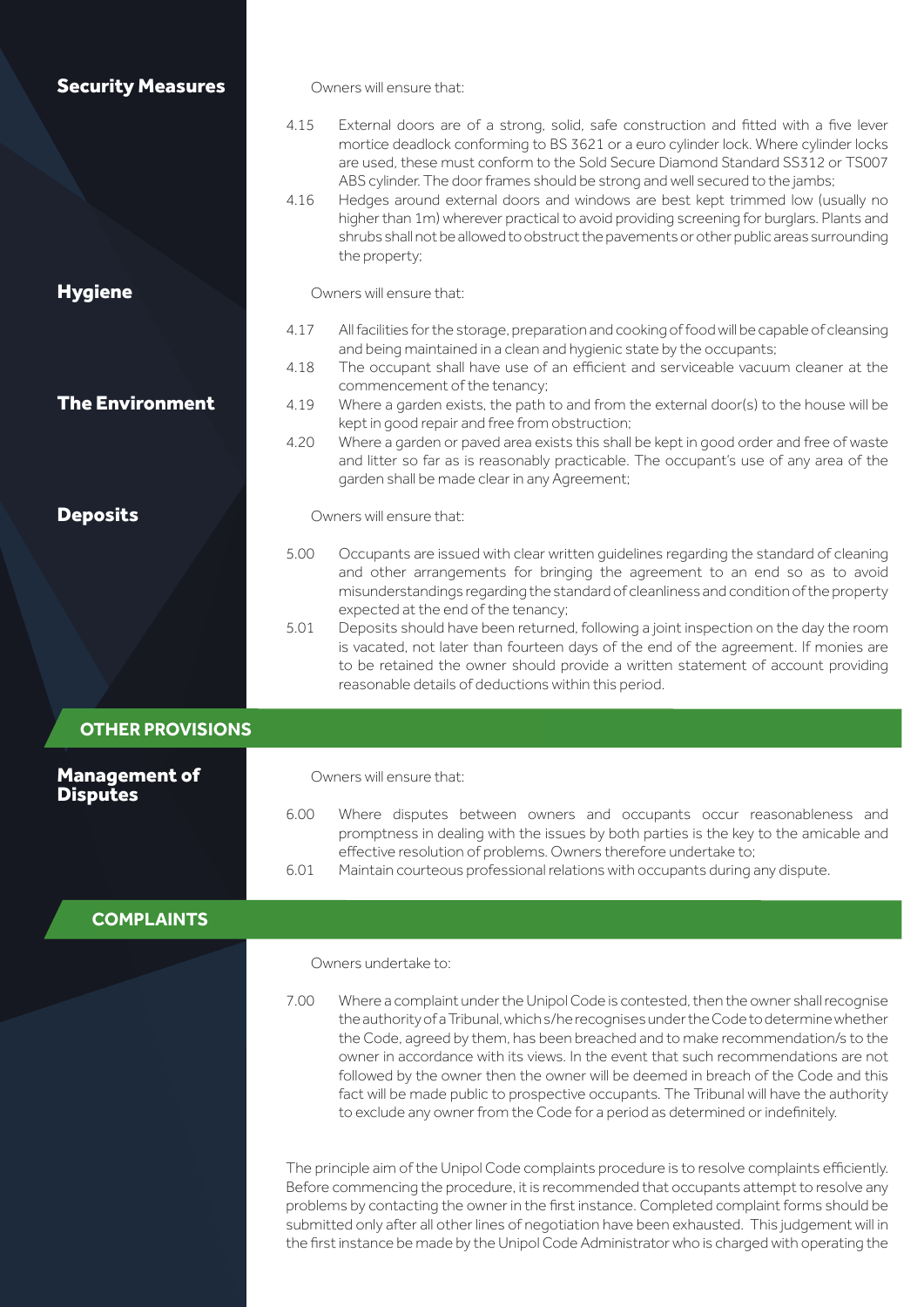system. In the event of a dispute, this will be a matter for a ruling by the Chair of the Tribunal. If you are a parent or relative of an occupant you must attach written authority from the occupant concerned stating that you are authorised to make a complaint on their behalf.

#### **NOTES FOR TENANTS**

The condition of all housing is now subject to Part 1 of the Housing Act 2004 and the evidence based risk assessment process of the Housing Health and Safety Rating System (HHSRS), on which local authorities must now base enforcement decisions. This applies to all types of residential premises, whether or not any amenities are shared.

Following a complaint, or for any other reason, a local authority may arrange to inspect premises to determine whether a category 1 or 2 hazard exists.

#### **HOUSING HEALTH AND SAFETY RATING SYSTEM**

HHSRS assesses twenty-nine categories of housing hazard – Damp & mould growth; Excess cold; Excess heat; Asbestos (and MMF); Biocides; Carbon Monoxide and fuel combustion products; Lead; Radiation; Uncombusted fuel gas; Volatile Organic Compounds; Crowding and space; Entry by intruders; Lighting; Noise; Domestic hygiene, Sanitation and Drainage; Water supply; Falls associated with baths etc; Falling on level surfaces etc; Falling on stairs etc; Falls between levels; Electrical hazards; Fire; Flames, hot surfaces etc; Collision and entrapment; Explosions; Position and operability of amenities etc; Structural collapse and falling elements. Technical assessment is a two-stage process, addressing first the likelihood of an occurrence and then the range of probable harm outcomes. These two factors are combined using a standard method to give a score in respect of each hazard. HHSRS does not provide a single score for the dwelling as a whole or, in the case of multiply occupied dwellings, for the building as a whole.

The scores from different hazards cannot be meaningfully aggregated. There is no strong evidential basis for aggregating hazard scores, and to attempt to do this would make far more difficult the assessment of likelihood and spread of harm of hazards. However, the presence of a number of individual category 2 hazards may be a factor in an authority's decision to take action.

Hazards are scored in bands, from band A, the most severe, to band J. The relationship between these bands and category 1 and category 2 is prescribed in Regulations made under the Act. Category 1 hazards are those rated in bands A-C. Category 2 hazards are those rated band D and lower. Category 1 hazards trigger a local authority's duty under section 5 to take the appropriate enforcement action. Category 2 hazards can be dealt with under the authority's discretionary powers, which are set out in section 7.

The 2004 Act gives local authorities powers to intervene where they consider housing conditions to be unacceptable, on the basis of the impact of health and safety hazards on the most vulnerable potential occupant. The 2004 Act puts authorities under a general duty to take appropriate action in relation to a category 1 hazard and a conferred power to deal with category 2 hazards. Where they have a general duty or power to act, they must take the most appropriate of the following courses of action:

- serve an improvement notice in accordance with section 11 and 12
- make a prohibition order in accordance with section 20 and 21
- serve a hazard awareness notice in accordance with section 28 and 29
- take emergency remedial action under section 40 or make an emergency prohibition order under section 43
- make a demolition order under section 265 of the housing act 1985 as amended
- declare a clearance area by virtue of section 289 of the 1985 Act as amended.